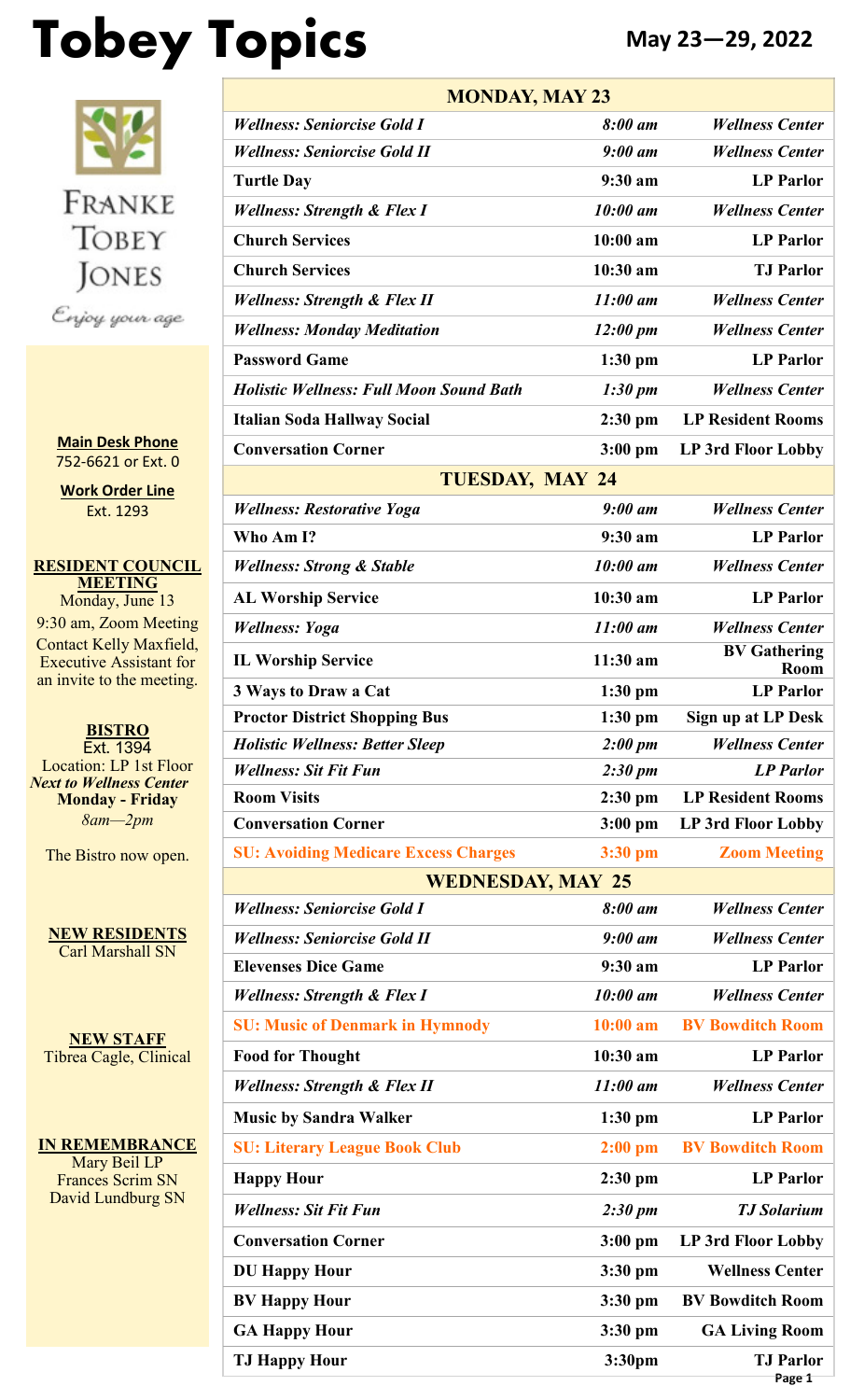## **Tobey Topics**

HAPPY BIRTHDAY May 2 Don Clifford Sandra Driskell

> May 3 Ann Crawford Patricia Ducolon

May 4 Virginia Dalley

May 8 Jo An MacDonald Joy Drewfs

May 9 Nadyne Meteyer Edna Franklin Pierrette Bodman

May 10 Janice Hanson John Hodge Robert Lordahl

May 11 Hazel McIntosh Dale Hale

May 12 Richard Driskell

May 13 Mike Wiese Lillian Bender

> May 14 Peg Squire

May 15 Richard Farner

> May 17 Paul Conn

May 21 Freeman Brown

> May 22 Patsy Mills

May 23 Eloise Johnson Nancy Wallrof

May 26 Joan Garden Paul Van Der Voort

> May 27 Dick Griffin

May 29 Clemens Plattner

> May 30 Jan Johnson

May 31 Phyllis Larsen Catherine McIntyre Faye Warren Lura Murphy

|                                                                         | <b>THURSDAY, MAY 26</b> |                           |  |  |  |  |  |
|-------------------------------------------------------------------------|-------------------------|---------------------------|--|--|--|--|--|
| <b>Wellness: Tai Chi DVD</b>                                            | $9:00$ am               | <b>Wellness Center</b>    |  |  |  |  |  |
| <b>All About John Wayne</b>                                             | 9:30 a m                | <b>LP</b> Parlor          |  |  |  |  |  |
| <b>Wellness: Strong &amp; Stable</b>                                    | $10:00$ am              | <b>Wellness Center</b>    |  |  |  |  |  |
| <b>SU: Music of Sweden-Sweden's</b><br><b>Import-Export Business</b>    | $10:00$ am              | <b>BV Bowditch Room</b>   |  |  |  |  |  |
| <b>Music by Dave Kern</b>                                               | 10:30 am                | <b>LP</b> Parlor          |  |  |  |  |  |
| <b>Wellness: Yoga</b>                                                   | $11:00$ am              | <b>Wellness Center</b>    |  |  |  |  |  |
| <b>Fred Meyer Shopping Bus</b>                                          | $1:30$ pm               | Sign up at LP Desk        |  |  |  |  |  |
| <b>Dracula Day</b>                                                      | $1:30$ pm               | <b>LP</b> Parlor          |  |  |  |  |  |
| <b>Knit Wits</b>                                                        | $2:30$ pm               | <b>TJ</b> Parlor          |  |  |  |  |  |
| <b>Wellness: Sit Fit Fun</b>                                            | $2:30 \text{ pm}$       | <b>LP</b> Parlor          |  |  |  |  |  |
| <b>Conversation Corner</b>                                              | $3:00$ pm               | LP 3rd Floor Lobby        |  |  |  |  |  |
| <b>GA Happy Hour</b>                                                    | 3:30 pm                 | <b>GA Living Room</b>     |  |  |  |  |  |
| <b>TJ Happy Hour</b>                                                    | 3:30 pm                 | <b>TJ Parlor</b>          |  |  |  |  |  |
|                                                                         | <b>FRIDAY, MAY 27</b>   |                           |  |  |  |  |  |
| <b>Wellness: Seniorcise Gold I</b>                                      | 8:00 am                 | <b>Wellness Center</b>    |  |  |  |  |  |
| <b>Wellness: Seniorcise Gold II</b>                                     | $9:00$ am               | <b>Wellness Center</b>    |  |  |  |  |  |
| <b>The Golden Gate Bridge</b>                                           | $9:30$ am               | <b>LP</b> Parlor          |  |  |  |  |  |
| <b>Wellness: Strength &amp; Flex I</b>                                  | $10:00$ am              | <b>Wellness Center</b>    |  |  |  |  |  |
| <b>SU: Music of Norway-The Fiddle</b><br><b>&amp; Norwegian Culture</b> | $10:00$ am              | <b>BV Bowditch Room</b>   |  |  |  |  |  |
| <b>Inventive Songs</b>                                                  | 10:30 am                | <b>LP</b> Parlor          |  |  |  |  |  |
| <b>Wellness: Strength &amp; Flex II</b>                                 | $11:00$ am              | <b>Wellness Center</b>    |  |  |  |  |  |
| <b>Life Circle Ribbon Cutting</b>                                       | $1:00$ pm               | <b>Life Circle</b>        |  |  |  |  |  |
| <b>Celebration of Life Bell Ringing</b>                                 | $1:30$ pm               | <b>Life Circle</b>        |  |  |  |  |  |
| <b>Wii Bowling</b>                                                      | $1:30$ pm               | <b>LP</b> Parlor          |  |  |  |  |  |
| <b>Wellness: Sit Fit Fun</b>                                            | $2:30 \text{ pm}$       | <b>TJ</b> Solarium        |  |  |  |  |  |
| <b>SU: The Species Maker Book</b><br><b>Discussion</b>                  | $3:00$ pm               | <b>Wellness Center</b>    |  |  |  |  |  |
| <b>Conversation Corner</b>                                              | $3:00$ pm               | LP 3rd Floor Lobby        |  |  |  |  |  |
| <b>SATURDAY, MAY 28</b>                                                 |                         |                           |  |  |  |  |  |
| <b>Morning Movie</b>                                                    | $9:30$ am               | <b>LP</b> Parlor          |  |  |  |  |  |
| <b>Tacoma Musical Playhouse</b>                                         | $1:15$ pm               | <b>Sign up at LP Desk</b> |  |  |  |  |  |
| <b>TJ Afternoon Movie</b>                                               | $2:30$ pm               | <b>TJ</b> Parlor          |  |  |  |  |  |
| <b>Conversation Corner</b>                                              | $3:00$ pm               | LP 3rd Floor Lobby        |  |  |  |  |  |
|                                                                         | <b>SUNDAY, MAY 29</b>   |                           |  |  |  |  |  |
| <b>Morning Movie</b>                                                    | $9:30$ am               | <b>LP</b> Parlor          |  |  |  |  |  |
| <b>Seated Exercises</b>                                                 | 1:30 pm                 | <b>LP</b> Parlor          |  |  |  |  |  |

**Thanks for the Memory 2:30 pm LP Parlor**

**Conversation Corner 3:00 pm LP 3rd Floor Lobby**

**May 23—29, 2022**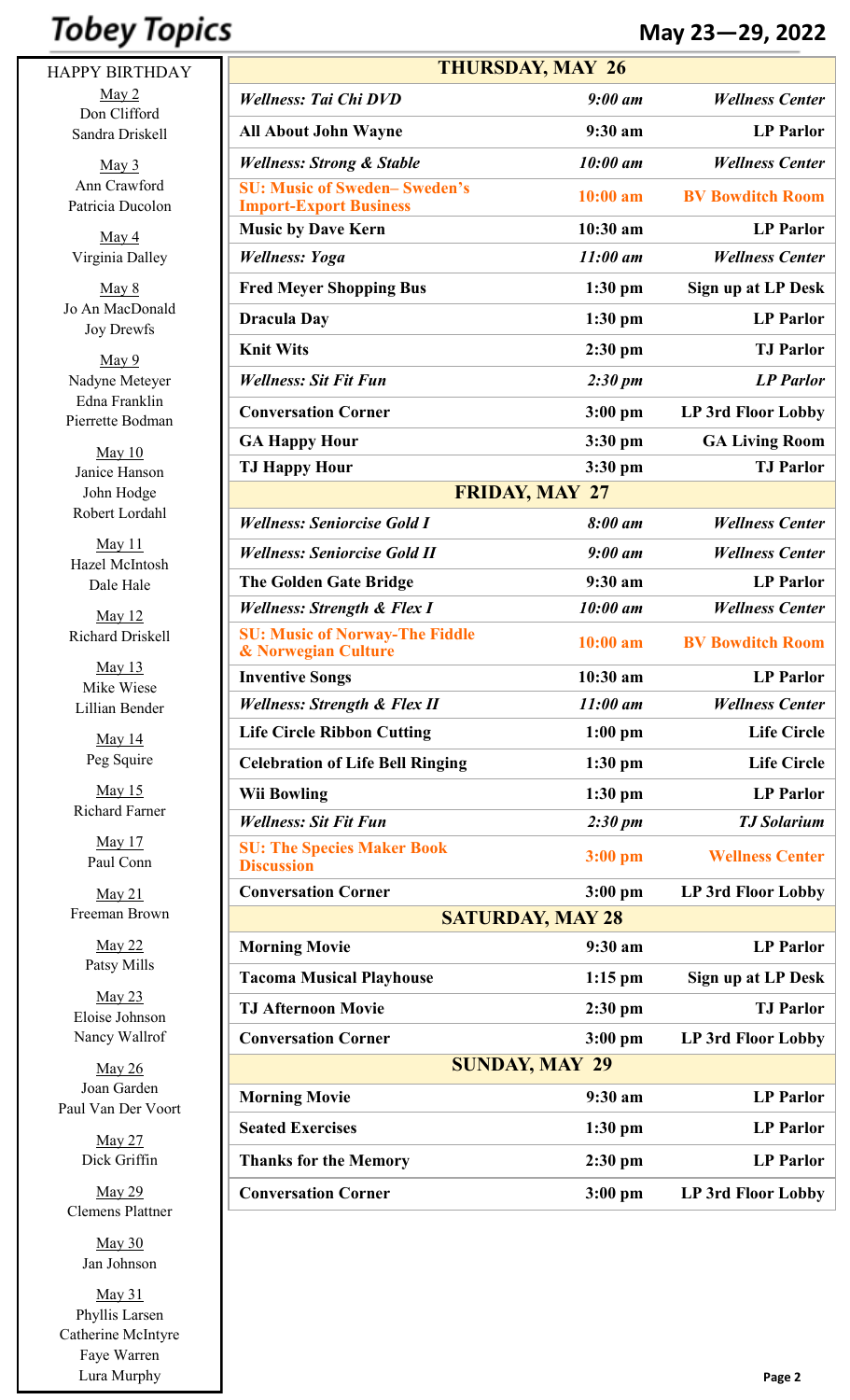#### **Tacoma Musical Playhouse "In the Heights"**



Sign up by Monday May 23. **Cost: Ticket \$29 Masks will be required while in the theater.** In the Heights, is a story set over the course of three days involving characters in the largely [Dominican n](https://en.wikipedia.org/wiki/Culture_of_the_Dominican_Republic)eighborhood of Washington Heights in Upper Manhattan, New York City. In Washington Heights, community is everything. We see how each of

these individuals struggles to survive and how these same individuals come together as a community to mourn their losses and rejoice in their triumphs

**Please sign up at LP Front Desk**

**Saturday, May 28** Bus departs at 1:15 pm.

**Please contact Heidi at 253-756-6284 if you want to purchase tickets.**

#### **Lunch Bunch "The Matador"**

**Thursday, June 2** Bus departs at 11:10 am.

Sign up by Wednesday June 1 **Cost:** *Meal*

 The Matador was created to offer an experience like no other! Featuring made from scratch Mexican cuisine and hand crafted cocktails along with the most

diverse selection of Tequilas anywhere! Featuring a team of chefs, servers and bartenders that take pride in always delivering a memorable experience at every turn! Join us for lunch bunch at this great restaurant in the heart of downtown Tacoma. Spots are limited to 20 people.

**Please sign up at the Front Desk.**

#### **Watsons Nursery**

**Wednesday, June 8** Bus departs at 11:00 am.



Sign up by Monday June 6. **Cost:** *Whatever you purchase and Lunch*

We are heading to Watson's Nursery to celebrate the warmer months. Watson's will have their summer flowers in and will be geared up for the growing season. Join us to purchase flowers for your garden or to just browse their fun displays. After browsing and shopping we will stop for lunch at their bistro.

**Please sign up at LP Front Desk**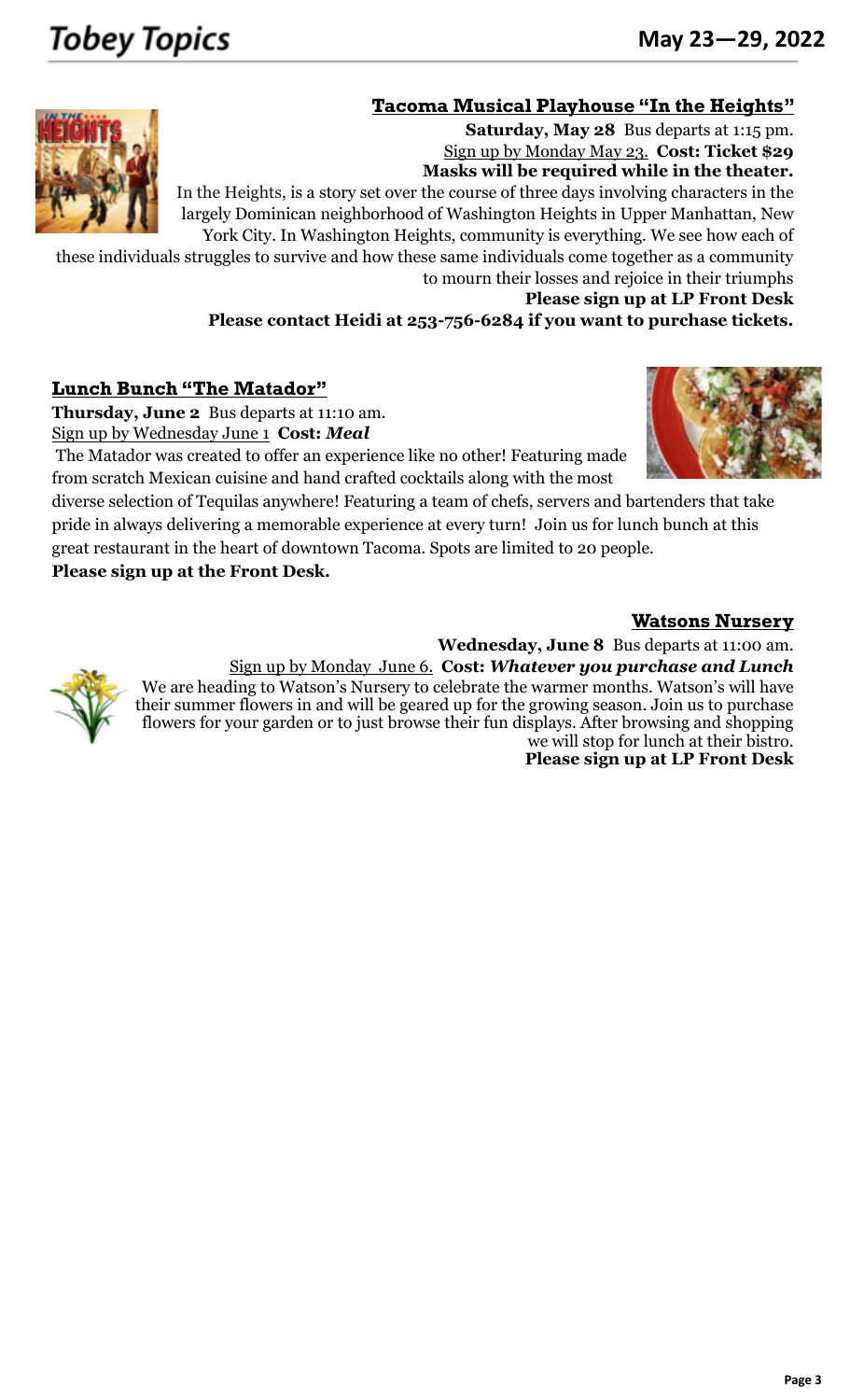### **Covid Update**

We are happy to report that all residents and staff in Assisted Living and Memory Care that were tested for COVID this week have resulted negative. Visitation can resume in Memory Care. Please review the visitation policy during your visit. We no longer need to test Assisted Living residents but we will be testing Memory Care residents again until we go 14 days without a new positive result.

As always, if you have any questions, please do not hesitate to reach out via email to me ([jdunn@franketobeyjones.com\)](mailto:jdunn@franketobeyjones.com) or Bob Beckham ([bbeckham@franketobeyjones.com\)](mailto:bbeckham@franketobeyjones.com) or by phone at 253-752-6621.

Thank you, Judy Dunn, President and CEO



**WEEKLY RIDDLE**

What is so fragile that saying its name breaks it?

## **Music Terms Word Search Puzzle**

| s v |     | v  | S   | $\circ$ | D N |   | A  | R E |         |   |              | E C C A |              |               | <b>ACAPPELLA</b>   | <b>MINOR</b>   | <b>TREBLE</b> |
|-----|-----|----|-----|---------|-----|---|----|-----|---------|---|--------------|---------|--------------|---------------|--------------------|----------------|---------------|
| A S |     | E  | F   | E       | S   | U | A  | P   | K       | F | A            |         |              | U             | <b>ACCELERANDO</b> | <b>NOTE</b>    | <b>TUNE</b>   |
| O A |     | A  |     | R       |     | Ο | У  | S   | R       |   | A            |         | F            | V             | <b>ALTO</b>        | <b>PAUSE</b>   |               |
| Τ   | M L |    | В   | U       |     | O | E  | O   | E       | м | $\mathbf{T}$ | N       | OR           |               | <b>BALLAD</b>      | PITCH          |               |
| E G |     | w  |     | R       | P   | N | ĸ  | P   | в       | A |              |         | A            | D             | <b>BARS</b>        | <b>POLKA</b>   |               |
| N A |     | D  | E   | E       | O   | A | L. | R   |         | G | C            | T       | C            | O             | <b>BASS</b>        | <b>RAGTIME</b> |               |
|     | O M | В  | C   |         | P.  |   | E  | A   |         | E | υ            | D       | H L          |               | CHORD              | <b>REST</b>    |               |
| R L |     | A  | н   | B       | S P |   | G  | N O |         | M | N            | ages .  |              | o o           | <b>CHORUS</b>      | <b>RHYTHM</b>  |               |
|     | E Q | R  | Ο   | M       |     | J | A  | O K |         | E | D            | E       | R S          |               | <b>DUET</b>        | <b>ROCK</b>    |               |
| ΒL  |     | S  | R R |         | E   | W |    |     | T C X A |   | $\mathsf{A}$ | R       | U S          |               | <b>FLAT</b>        | <b>SCORE</b>   |               |
| A Y |     | P  |     | DН      | K   |   | O  |     | C A     | S | K            | O       | S H          |               | <b>KEYS</b>        | <b>SHARP</b>   |               |
| L R |     | T. | E   | У       |     | R | O  | R N |         | U |              | C       | $\mathsf{P}$ | $\mathcal{A}$ | <b>LEGATO</b>      | SOLO           |               |
| тı  |     |    | S   |         | v   | U | E  | D   | X       | R | O            |         | S R R        |               | <b>LYRICS</b>      | SOPRANO        |               |
| o c |     | C  | F.  | н       | O   | S | N  | D   | У       | E | P            |         | C            | P             | <b>MEASURE</b>     | <b>TENOR</b>   |               |
| E S |     | н  | X   | M       |     | N | M  | Ε   | M       |   |              | G       | A R          |               | <b>MELODY</b>      | <b>TONE</b>    |               |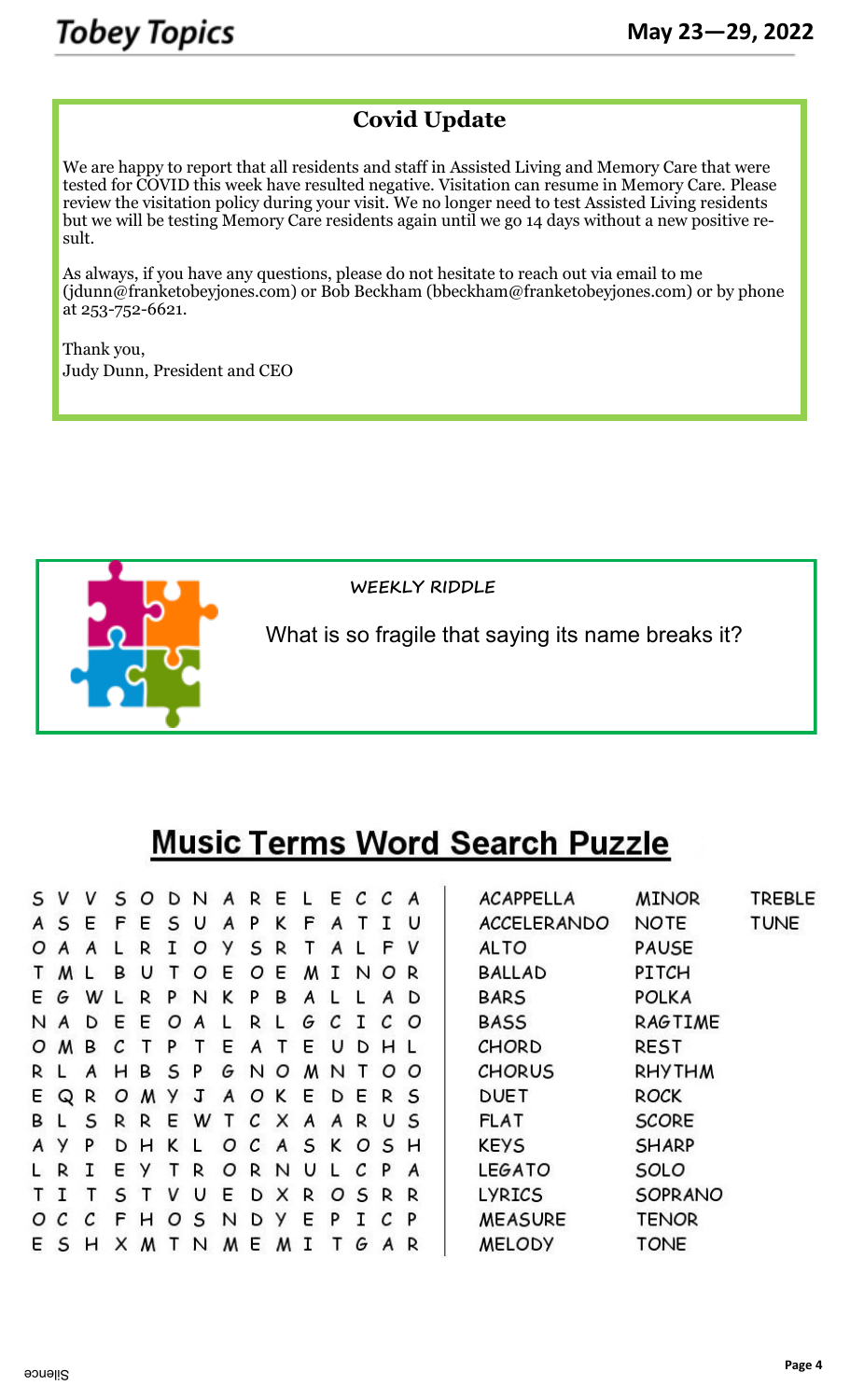#### **Music of Denmark in Hymnody**

We'll explore how hymnody has helped to form the Catholic (and later Lutheran) faiths in Denmark as well as its uses in development of the monarchy and the modern nation state. Contact Jana at 253- 756-6219 to register for this class.

**Wednesday, May 25**

**10:00 am, Bristol View Bowditch Room** 

#### **The Celebration of Life Circle Ribbon Cutting**

Friday, May  $27<sup>th</sup>$  at 1:00 p.m., the official ribbon cutting will be held in the Circle between the Tobey Jones and Care Center buildings. All residents and staff are cordially invited to attend!

To honor the residents we have lost in May, the monthly bell ringing will be held immediately following the ribbon cutting at 1:30 p.m.

#### **Music of Norway– The Fiddle and Norwegian Culture**

Norway's national identity has partly emerged from its fiddlers, from Ole Bull to Alexander Rybak. Let's explore how this instrument of high and low culture perfectly encapsulates Norwegian heritage and modernity. Contact Jana at 253-756-6219 to register for this class.

**Friday, May 27** 

**10:00 am, Bristol View Bowditch Room** 

#### **Restorative Yoga**

Restorative Yoga is gaining in popularity and used by athletes during rest/recovery days and by individuals healing from illness and injuries. This is a gentle, slow-paced practice meant to release tension from the body and mind through deep relaxation, rest, and meditation in passive poses held for extended periods of time. There are no standing poses in the Restorative tradition of Yoga, so the entire class is practiced on the floor with the aid of supportive props, like bolsters and blankets. Contact Sarah at 253-756- 3241 to register for this class. **Tuesdays** 

**9:00am Wellness Center**

#### **Holistic Wellness Class "Sleep Better" with Dr. Michael Breus**

Discover a wide variety of courses for living your life with intention, purpose & fulfillment. Prerecorded courses led by world class teachers, facilitated by Sarah. Inspiring you to live a vibrant life of well-being & promote positive change. Contact Sarah at 253-756-3241 to register for this class.

**Tuesday, May 31 2:00 pm, Wellness Center** 

#### **The Music of Sweden– Sweden's Import-Export Business**

We'll consider how Sweden's leadership in fashion, art, and international trade is expressed through its music. Contact Jana at 253-756-6219 to register for this class. **Thursday, May 26 10:00 am, Bristol View Bowditch Room** 

#### **Introduction to Forest Bathing**

Uncover the meaning of 'Shinrin-yoku'. Experience the remarkable healing energy of nature through walks that create change. A simple way to relax your mind, revitalize your body and rediscover your authentic self through forest walks and gentle mind play exercises. We will walk from FTJ to the Japanese garden at Point Defiance and back. Roughly 1.5 miles round trip over uneven terrain. You must be able to walk this distance without staff assistance. Contact Sarah at 253-756-3241 to register for this class.

**Thursday, May 26 10:00am Meet at Bistro**